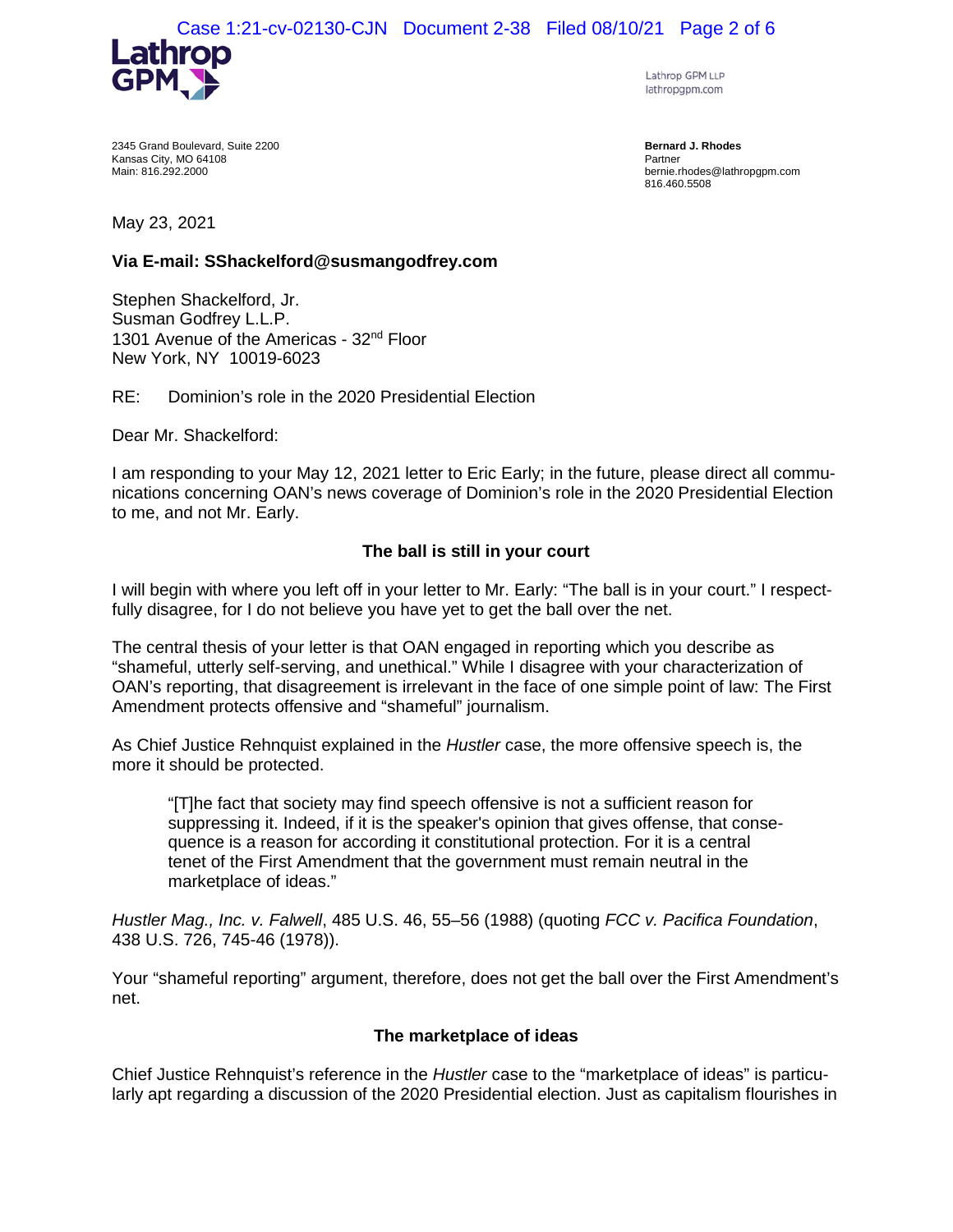a competitive marketplace in which the best products and services can thrive, truth flourishes in a similar marketplace of ideas. "It is the purpose of the First Amendment to preserve an uninhibited marketplace of ideas in which truth will ultimately prevail …." *Red Lion Broad. Co. v. F.C.C.*, 395 U.S. 367, 390 (1969).

In accord with that bedrock principle of First Amendment law, OAN previously invited Dominion to participate in a nationally-televised forum to present its side of all issues relating to its involvement in the 2020 Presidential election. OAN even offered Dominion certain editorial control before the forum aired. It is my understanding that Dominion rejected that offer.

As a long-time First Amendment lawyer, I am a firm believer in the marketplace of ideas. Accordingly, I do not want to give up on the forum and am prepared to sweeten OAN's offer: OAN will agree to co-host the forum with another media platform of Dominion's choosing, whether it be CNN, MSNBC, etc.

# **Mike Lindell**

You spend most of your letter discussing OAN's airing of Mike Lindell's paid programming. What you don't include, however, is the prominent disclaimer at the beginning of these specials:

| <b>DISCLAIMER</b>                                                                                                                          |
|--------------------------------------------------------------------------------------------------------------------------------------------|
| Michael James Lindell has purchased the airtime for the broadcast of this program on One America News ("OAN") network.                     |
| Mr. Lindell is the sole author and executive producer of this program and is solely and exclusively responsible for its content.           |
| The topic of this broadcast is the 2020 election. OAN has undertaken its own reporting on this topic.                                      |
| This program is not the product of OAN's reporting.                                                                                        |
| The views, opinions and claims expressed in this program by Mr. Lindell and other guests. presenters, producers or advertisers are theirs, |
| and theirs alone and are not adopted or endorsed by OAN or its owners.                                                                     |
| In particular, OAN does not adopt or endorse any statements or opinions in this program regarding the following entities or people:        |
| US Dominion Inc. (and any related entities); Smartmatic USA Corp.; Brian Kemp; Brad Raffensperger; or Gabriel Sterling.                    |
| Further, the statements and claims expressed in this program are presented at this time as opinions only and are not intended to be        |
| taken or interpreted by the viewer as established facts.                                                                                   |
| The results in the 2020 Presidential election remain disputed and questioned by millions of Americans                                      |
| who are entitled to hear from all sides in order to help determine what may have happened.                                                 |
|                                                                                                                                            |

When read in this context, OAN's decision to air Mr. Lindell's paid programming is a legitimate aspect of OAN's commitment to nourishing the marketplace of ideas. And it can never be more important to allow that marketplace to proceed uninhibited than when discussions center on the 2020 Presidential election.

As the Supreme Court has repeatedly held, "speech concerning public affairs is more than selfexpression; it is the essence of self-government." *Garrison v. State of La*., 379 U.S. 64, 74–75 (1964). Speech concerning political affairs "occupies the 'highest rung of the hierarchy of First Amendment values,' and is entitled to special protection." *Connick v. Myers*, 461 U.S. 138, 145 (1983) (quoting *NAACP v. Claiborne Hardware Co*., 458 U.S. 886, 913 (1982)).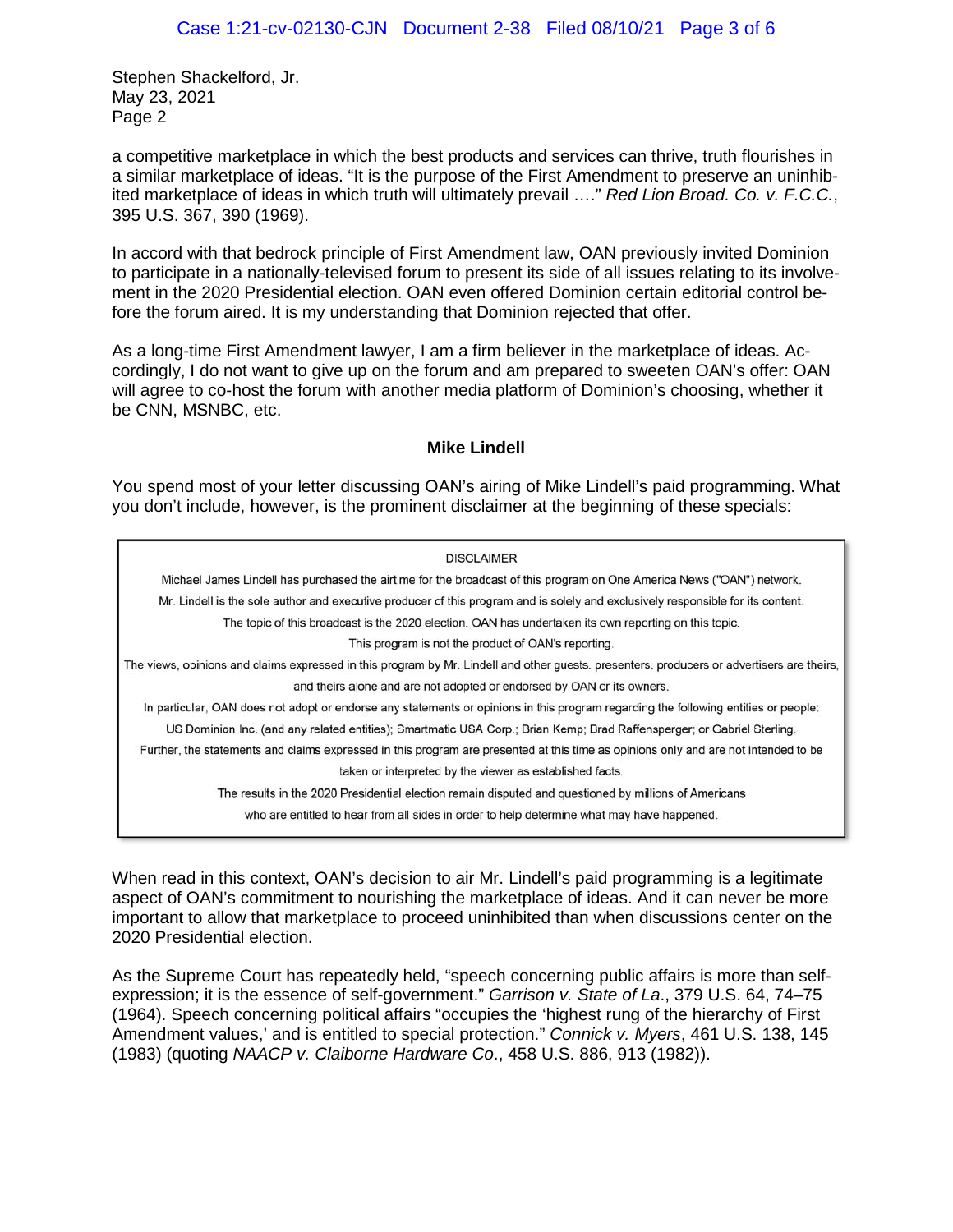And the Supreme Court has reminded us that while debate on such topics can be "vehement, caustic, and sometimes [include] unpleasantly sharp attacks," what you call "shameful" speech is nevertheless protected because of our "profound national commitment to the principle that debate on public issues should be uninhibited, robust, and wide-open." *New York Times Co. v. Sullivan*, 376 U.S. 254, 270 (1964)).

As such, OAN is fully protected under the First Amendment to broadcast Mr. Lindell's opinions, just as OAN (and the media outlet of your choice) will be protected under the First Amendment to broadcast Dominion's rebuttal of Mr. Lindell's opinions in the upcoming forum.

On the few occasions in which you do discuss Mr. Lindell's appearances on OAN's own programming, the context of many of Mr. Lindell's statements appears to have been disregarded. For example, while Mr. Lindell did express his opinion that the 2020 Presidential election was a "crime against humanity," he does not mention Dominion in that statement.

And while on that topic, it should not be forgotten that such rhetorical hyperbole—in which Mr. Lindell is wont to engage—is constitutionally protected. My favorite case in that regard is a Colorado case in which the court held that the defendant was constitutionally entitled to refer to the plaintiff as having "slimed up from the bayou." *Henderson v. Times Mirror Co*., 669 F. Supp. 356, 358 (D. Colo. 1987), *aff'd*, 876 F.2d 108 (10th Cir. 1989).

I like that case so much not because of the figurative language, but because of the depth of analysis the court engaged in before finding in favor of the defendant, going so far as to quote Thomas Jefferson:

"The basis of our government being the opinion of the people, the very first object should be to keep that right; and were it left to me to decide whether we should have a government without newspapers, or newspapers without a government, I should not hesitate a moment to prefer the latter." Letter to Colonel Edward Carrington (January 16, 1787).

*Id*.

# **Lack of actual malice**

Opinions, of course, cannot be false—because they are one's opinions. Thus, there is no "right" answer to the question of whether Michael Jordan or Lebron James is the GOAT. If, however, someone was to say that Michael B. Jordan (the actor) is the GOAT over James, that is false.

But even false speech is protected by the First Amendment. As the Supreme Court held in the seminal case of *New York Times v. Sullivan*, "erroneous statement is inevitable in free debate, and … it must be protected if the freedoms of expression are to have the 'breathing space' that they 'need … to survive.'" 376 U.S. at 271–72 (quoting *NAACP v. Button*, 371 U.S. 415, 433 (1963). Thus, the Court held in *Sullivan* that even false statements on matters of public interest are protected by the First Amendment unless the speaker acted with actual malice, *i.e*., either knew the information was false or acted with reckless disregard for whether it was true or false.

The Supreme Court has repeatedly held that actual malice is a subjective standard that requires a plaintiff to prove—by clear and convincing evidence—that the speaker in fact had serious doubts about the truth of the statements he or she made.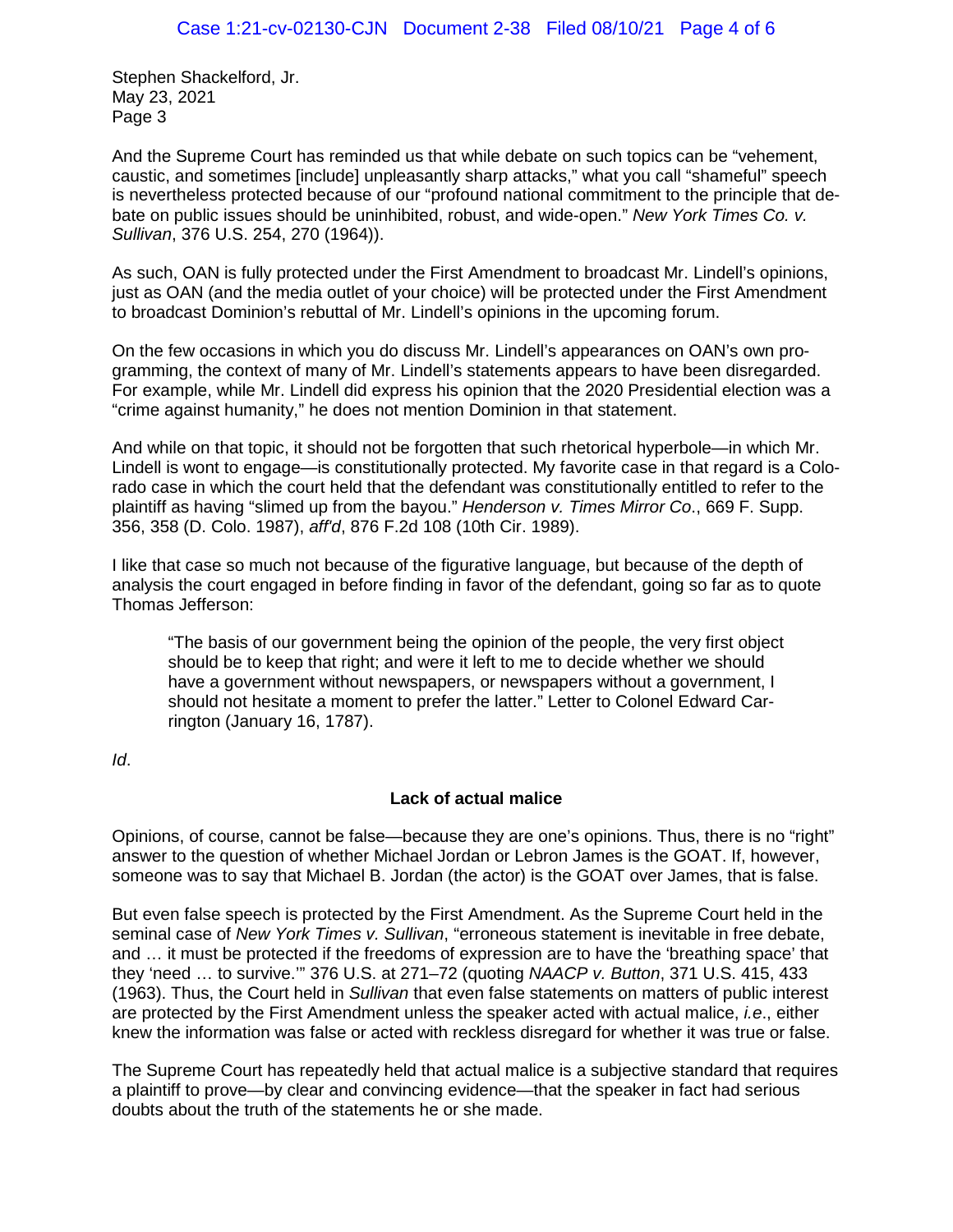> These cases are clear that reckless conduct is not measured by whether a reasonably prudent man would have published, or would have investigated before publishing. There must be sufficient evidence to permit the conclusion that the defendant in fact entertained serious doubts as to the truth of his publication.

## *St. Amant v. Thompson*, 390 U.S. 727, 731 (1968).

In your letter, you fail to identify any facts that OAN was aware of which would have put OAN on notice of the falsity of these underlying facts. Instead, you merely insist to Mr. Early that "OAN, its on-air talent, its executives, its ownership, and even you (their lawyer) know that these are lies."

The only basis you assert for this claim is "Dominion's multiple letters" to OAN. But a news organization's continued reporting in the face of such chest-thumping denials does not constitute actual malice.

Of course, the press need not accept "denials, however vehement; such denials are so commonplace in the world of polemical charge and countercharge that, in themselves, they hardly alert the conscientious reporter to the likelihood of error."

*Harte-Hanks Commc'ns, Inc. v. Connaughton*, 491 U.S. 657, 692 n.37 (1989) (quoting *Edwards v. Nat'l Audubon Soc., Inc.*, 556 F.2d 113, 121 (2d Cir. 1977)).

# **Your misplaced comment**

Finally, I would be remiss if I did not address your statement that "lives have even been lost[] as a result of these lies that OAN continues to endorse and propagate *to this day*." You never explain what lives you are referring to, but I assume you are referring to the lives lost as a result of the activities at the U.S. Capitol on January 6.

But you say elsewhere in your letter that "OAN has willingly and knowingly provided Lindell with its platform to falsely defame Dominion almost a dozen times **since the end of January**."

It is, of course, impossible for statements made "since the end of January" to have caused anyone to die as result of what occurred at the Capitol on January 6.

### **Conclusion**

As I said earlier, I do not want to give up on the forum. I think I have been creative in my new proposal, and I encourage you to do the same.

As you say, the ball is now in your court.